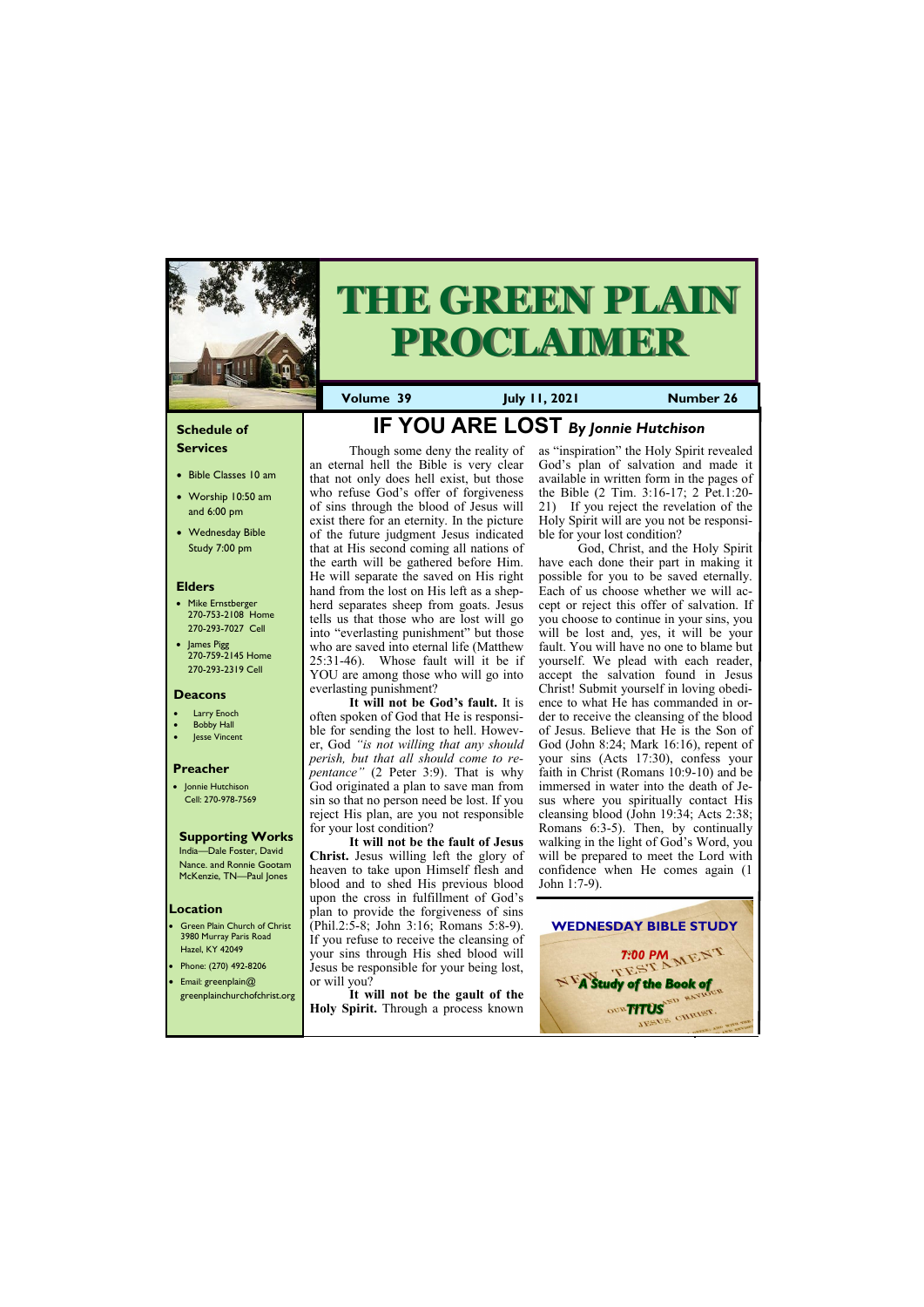#### NEWS AND NOTES

*REMEMBER IN PRAYER: Green Plain members*: Faye Travis, Peggy Jarvis, Rex Enoch, Joanne Barnes, Maxine Pool, Hayes and Marjorie Grady, Jim Fielder, Griselda Adams, Larry Enoch, Carolyn Byars, Mary and Jim Lowrie, and Mary Vincent

*Family and Friends:* Helen Tidwell, Teresa Tacker, Betty Pond, Bryan White, Kenneth Mizell, Dale Pentecost, and Brett Wyatt,. Please let us know of those who have improved or any one who needs to be added to this list..

- **PANTRY ITEMS July 2021: 4—Apple Sauce; 11—Canned Fruit Juice; 18—Vienna Sausages; 25—Jell-O.** Please bring any additional items you wish for the "blessing box" which is located next to the breezeway on the north side of the building.
- **UPCOMING LOCAL EVENTS**: **Fall Gospel Meeting** with Alan Adams, September 12 -16, 2021. Our **School of Biblical Studies** will be conducted each Monday evening 7-9 pm, September 20—November 8, 2021. Larry Powers will teach "Church History" and Jack Phillips will teach "2 Corinthians."
- **UPCOMING AREA EVENTS: Gospel Meeting** at the Hickory Grover church of Christ—July 11-14 with John Daniels preaching. **Gospel Meeting** at the Dexter church of Christ, July 25-28 with Jonnie Hutchison preaching.
- **July 2021 Anniversaries: None** . **Birthdays:** 7-Chad Canter; 18-Hayes Grady 30-Jim Lowrie; If we have left anyone out please let us know.
- **Study the Bible in Your Own Home.** Enroll in a Completely **Free Bible Correspondence Course.** Send your name, complete mailing address and phone number to: Green Plain church of Christ—3980 Murray Paris Road—Hazel, KY 42049 or enroll online at *http://greenplainchurchofchrist.org* or email *greenplain@greenplainchurchofchrist.org.*
- *Sunday Morning Sermon: "Things You Will Never Do in Heaven"*
- *Sunday Evening Sermon: "Changing Habits"*

#### **Page 2**



## **Online at gbntv.org**

### **God's Plan for Your Salvation**

- 1. Hear the word of God—
- Romans 10:17. 2. Believe Jesus Christ is the Son
- of God—Jn 8:24 3. Repent of your sins—Acts 2:38.
- 4. Confess your faith in Christ— Rom. 10:9-10
- 5. Be immersed in water for the

remission of your sins—Ac. 2:38; 22:16; Rom. 6:3-4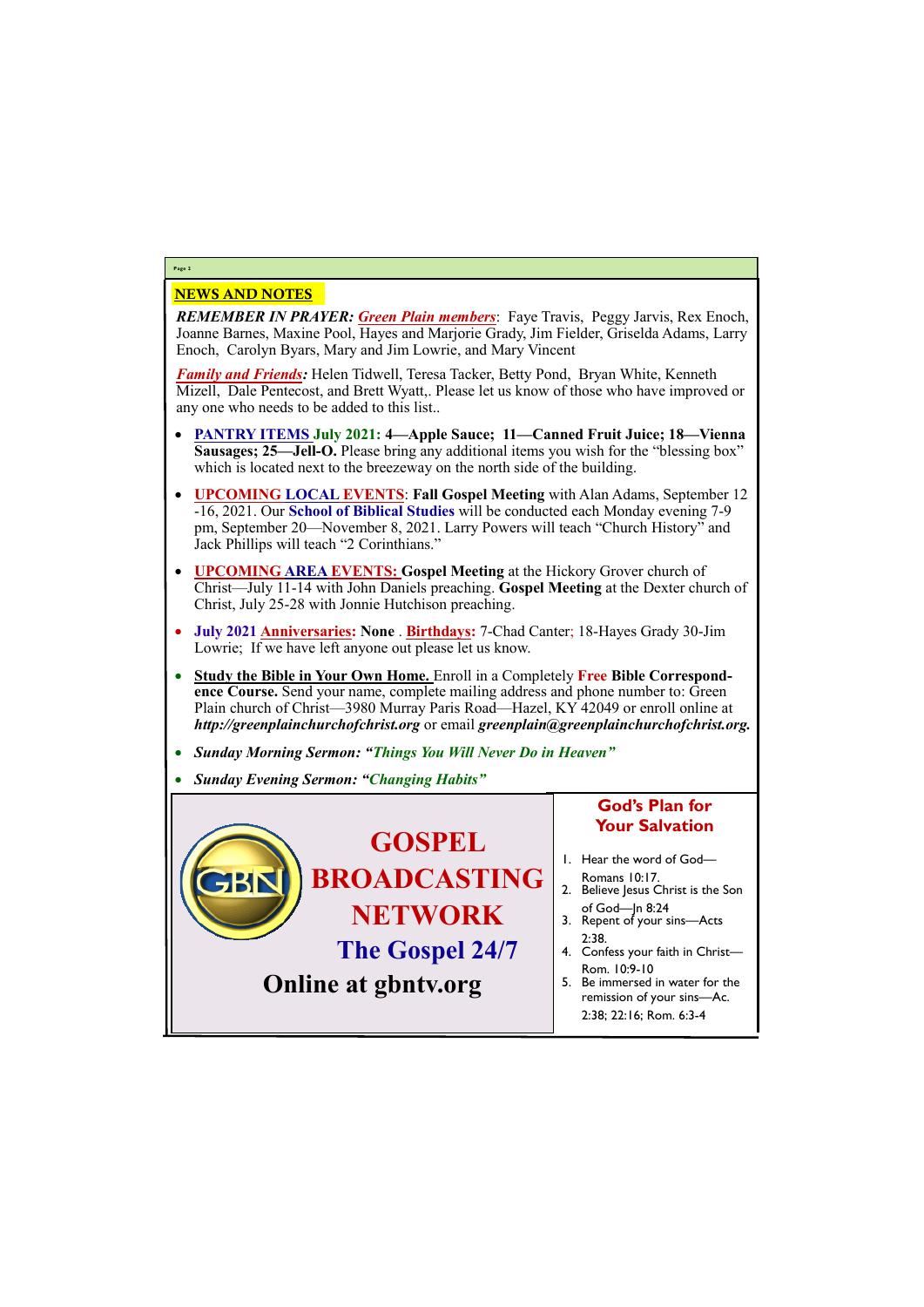**Page 3**

In like manner, the Christian needs to work hard on his/her Christian life. Working on his Christian life involves breaking it down into various components. First, a Christian should work hard on worship. Worship is defined as "paying homage or adoration to God." Jesus tells us that worship involves both truth and spirit. "God is a Spirit: and they that worship him must worship him in spirit and in truth" (John  $4:24$ ). It is fairly simple to worship "in truth." The Christian learns what the church is the first century did and follows its example (See  $\triangle$ cts 2:42). Worshipping "in spirit" is more difficult to master. Worshipping in spirit involves one's attitude and attentiveness to the acts of worship as one is involved in them. It is easy to let the mind wander. It is easy to let things like children and cell phones to distract us. It is easy to sit and do nothing. It is easy to become a critic rather than a worshipper. The goal of the worshipper should be the same goal of the psalmist. "May the words of my mouth, and the meditation of my heart, be acceptable in thy sight, O Lord, my strength, and my redeem-er" ([Ps. 19:14\)](https://biblia.com/bible/kjv1900/Ps.%2019.14).

A professional athlete must constantly work on his/her "game" in order to compete at a high level. When you hear them talk, they divide their game into various fundamentals. A professional tennis player works on his serve, his return of serve, his forehand, his backhand, his drop shot, the placement of the ball, his overhand, hitting the return at various heights, his nerves, and his conditioning. He must make certain that he works on all areas of his game. If he does not, the one area he has been slack in just might cost him a game, a set, or a match.

Word of God. Peter commands us, saying: "But grow in grace, and in the knowledge of our Lord and Saviour Jesus Christ. To him be glory both now and for ever. Amen" ([II Pet. 3:18\)](https://biblia.com/bible/kjv1900/2%20Pet.%203.18). Knowledge is not something that is easy to acquire. After a preacher proclaimed a very powerful lesson, a young man in the audience said: "I would give my life to have that kind of knowledge." The older gentlemen replied: "That is exactly what it has taken me." To acquire knowledge one must dedicate money for tools of Bible study. He must dedicate time for study. He must dedicate the hard work of reading, comparing, reasoning, and make decisions about God's Word. Increasing one's knowledge is not easy ([Eccl.](https://biblia.com/bible/kjv1900/Eccles.%2012.12)   $12:12$ ), but it is a very profitable aspect of the Christian life.

Another area of work for the Christian should be in obtaining knowledge of the not too much

Prayer is a third area that deserves some diligent attention by the child of God. Prayer seems like a simple activity, talking to God. Yet, many Christians struggle with prayer. They do not pray enough. They do not pray with faith. They seem to pray the same prayers over and over. They are not attentive to the prayers God has answered. They do not examine their lives to see if they are praying acceptable prayers to God. All of these things take a toll on their prayer lives. In the opening section of Luke 18, Jesus tells a parable. The parable has a purpose in mind. "And he spake a parable unto them to this end, that men ought always to pray, and not to faint" ([Luke](https://biblia.com/bible/kjv1900/Luke%2018.10)  [18:10\)](https://biblia.com/bible/kjv1900/Luke%2018.10). James reveals that the effectual, fervent prayer of a righteous man avails much [\(James 5:16\).](https://biblia.com/bible/kjv1900/James%205.16) Prayer should be a major part of the training regimen of the Christian. Weekly attention to one's prayer life is

*(Continued on page 4)*

#### **HOW HARD ARE YOU WORKING ON YOUR SPIRITUAL LIFE?** *Victor M. Eskew*